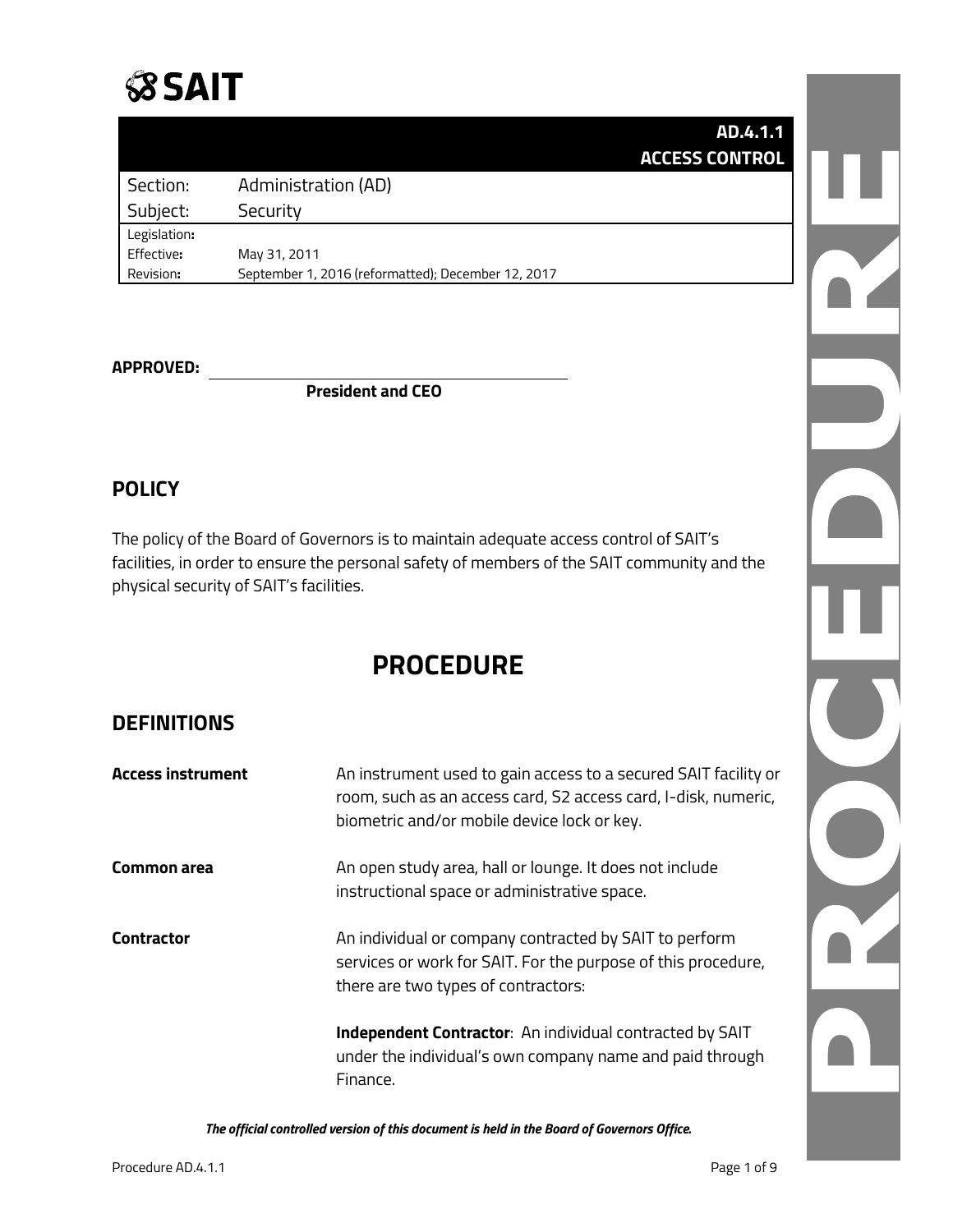# **SSAIT**

|                                                                | Service Contractor: A member of a company that SAIT has<br>contracted, and who is generally paid by that company.                                                                                                                                                                                     |  |
|----------------------------------------------------------------|-------------------------------------------------------------------------------------------------------------------------------------------------------------------------------------------------------------------------------------------------------------------------------------------------------|--|
| <b>Facilities</b>                                              | Any building, ground or area that SAIT owns, uses or occupies<br>and that is under the jurisdiction of the Board of Governors.                                                                                                                                                                        |  |
| <b>General access</b><br>classroom list                        | A list of instructional space identified as a classroom, e-<br>learning room or meeting room and that is not considered a<br>security risk, is used by more than one school/department and<br>is accessible to all SAIT employees through an electronic<br>access instrument (I-disk or access card). |  |
| <b>Global Facilities</b><br><b>Management System</b><br>(GMFS) | Controls and provides access to various access instruments<br>used by schools/departments. Using a combination of<br>computer networking, hardware, software and Security Asset<br>Management (SAM) boxes, the GMFS stores and tracks the<br>access instruments.                                      |  |
| <b>Leased space</b>                                            | Any permanent or temporary SAIT space leased by third<br>parties.                                                                                                                                                                                                                                     |  |
| <b>SAIT community</b>                                          | SAIT's governors, employees, students, contractors,<br>consultants, agents, and volunteers.                                                                                                                                                                                                           |  |
| <b>SAIT space</b>                                              | SAIT instructional and administrative space, whether SAIT<br>owns it or leases it.                                                                                                                                                                                                                    |  |
| <b>Security Asset</b><br><b>Management (SAM)</b>               | Electronic lockboxes that store and track various access<br>instruments on-site.                                                                                                                                                                                                                      |  |
| <b>Student</b>                                                 | For the purpose of this procedure, a student is a person who is<br>currently enrolled in a SAIT program or course.                                                                                                                                                                                    |  |

## **GOVERNING PRINCIPLES**

- 1. Security is a concern of the SAIT community. An essential element of security is maintaining adequate access control of SAIT facilities.
- 2. SAIT is responsible for securing access control to its facilities and grounds. This process is facilitated by the Security department and is managed by the Facilities Management department and by Security.

*The official controlled version of this document is held in the Board of Governors Office.*

A<br>A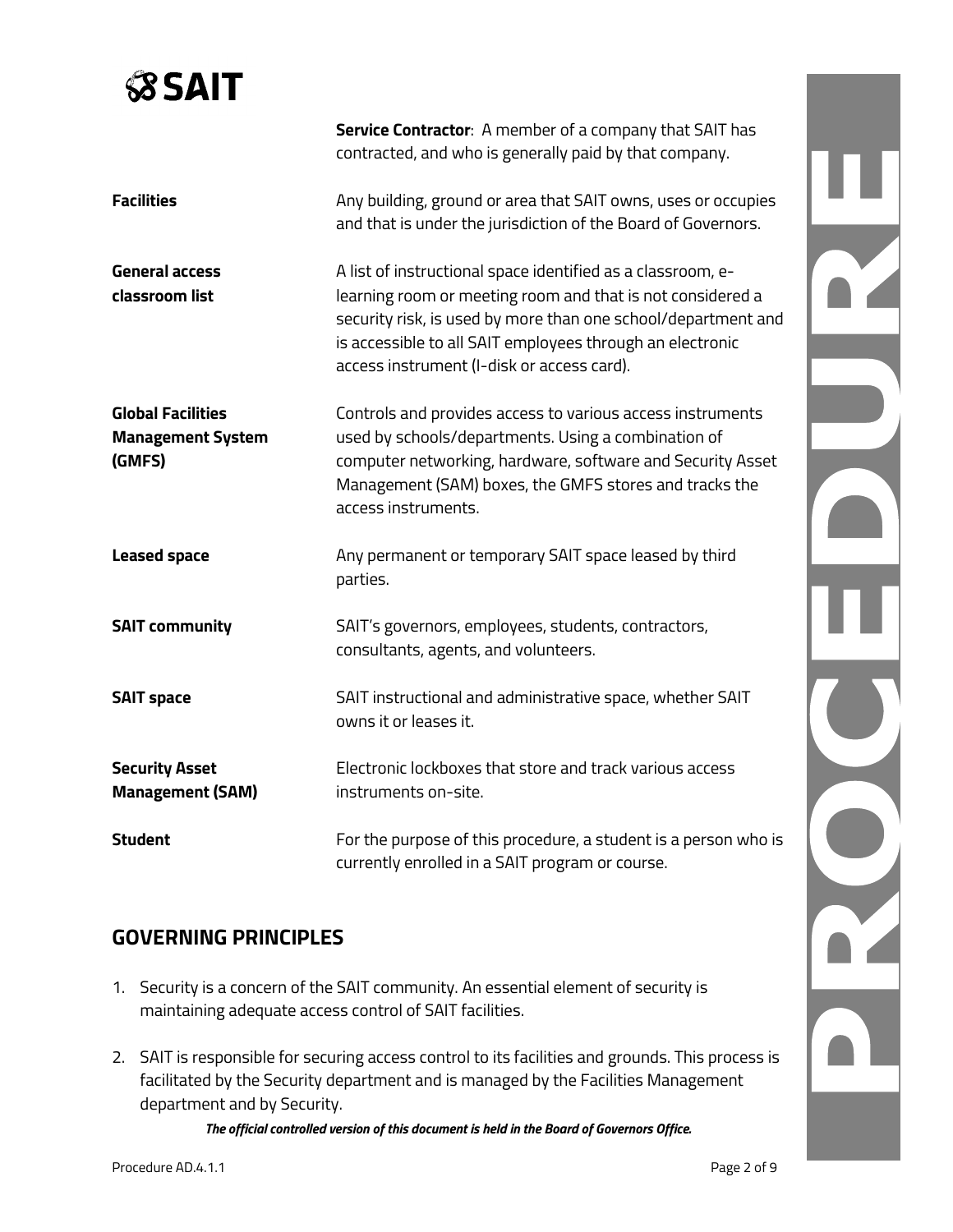

- 3. All access instruments are SAIT's property. All employees, contractors and students are responsible for the safekeeping of their access instruments, and understand that these instruments are issued solely for their use and may not be duplicated or shared with others.
- 4. All SAIT employees, contractors and students must present valid SAIT identification upon Security's request.
- 5. This procedure complies with SAIT's Security Access Philosophy Overview, as managed by Facilities Management and Security, and as approved by the Board of Governors. This is set out in Schedule A, an Associated Document to this procedure.

### **PROCEDURE**

#### **A. SAIT Facility Hours**

1. SAIT's facility hours are set out in Schedule F, an Associated Document to this procedure.

#### **B. Exceptions to SAIT Facility Hours**

- 1. The Campus Centre shall be open during the hours set by the Athletics and Recreation department, in consultation with the Commercial Services department, SAIT Students' Association (SAITSA) Executive and the manager of Security and Emergency Services. See Schedule F, an Associated Document to this procedure.
- 2. All satellite SAIT campuses shall be open during the hours set by the respective deans or directors in consultation with the manager of Security and Emergency Services. See Schedule F, an Associated Document to this procedure.
- 3. All SAIT leased space shall be open during the hours agreed upon under the applicable lease, in consultation with the manager of Security and Emergency Services.
- 4. To facilitate specific facility access, holiday hours may be adjusted at the request of a dean, director or designate, in consultation with the manager of Security and Emergency Services.
- 5. Facilities in which special functions are to be held under a Facilities License Agreement shall have the appropriate door(s) opened by Security. An email must be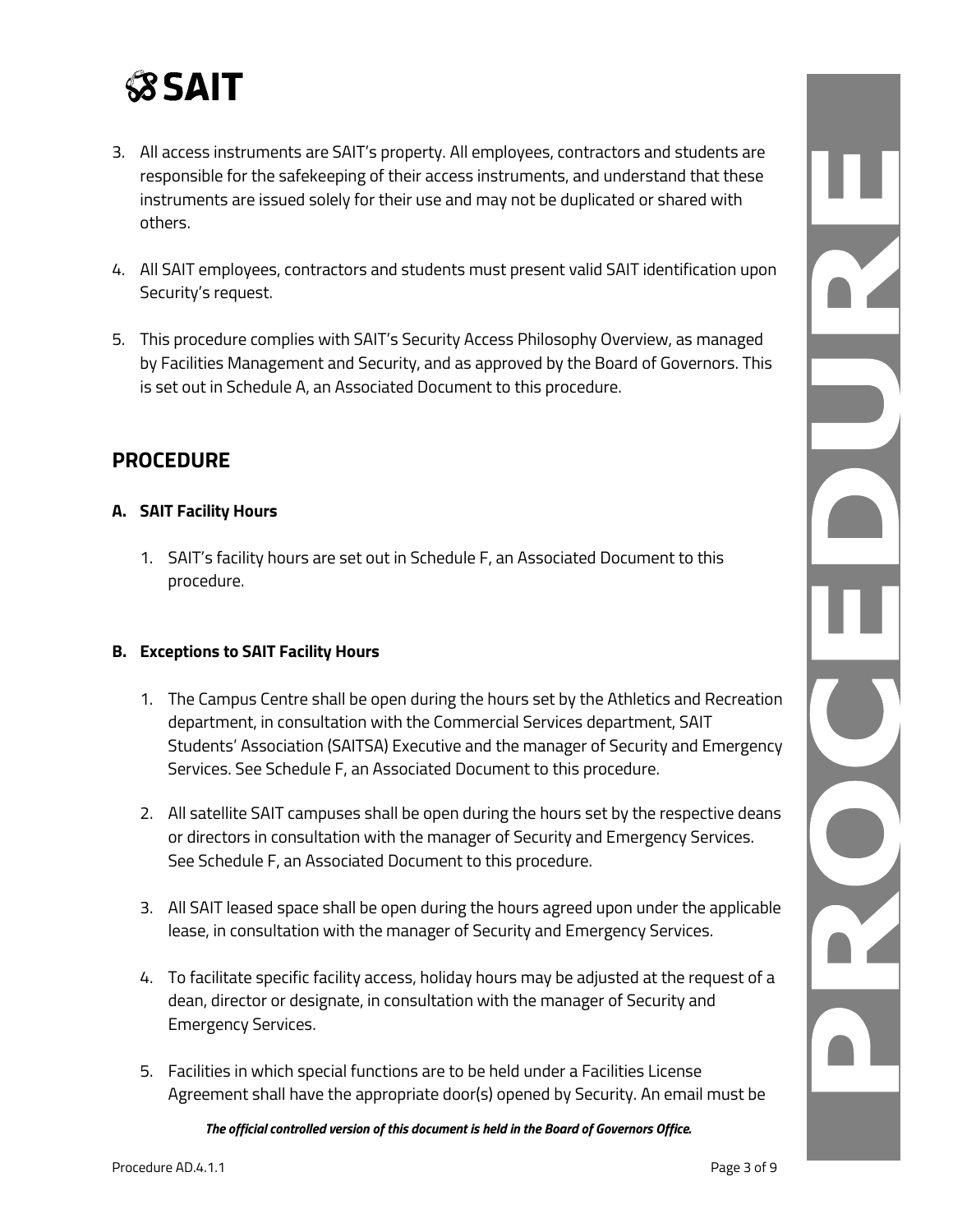

sent to Security 48 hours before the event detailing the date and time of the event, and the door(s) required to be opened.

#### **C. Control, Collection and Return of Access Instruments**

- 1. Appointment of Access Administrators
	- a) A dean or director shall appoint at least one, and no more than five, access administrators within the school/department to request and manage access instruments. These appointments shall be documented as per Schedule B, CS-01 School/Department Access Administrator Appointments, an Associated Document to this procedure.
	- b) The dean or director must immediately inform Security of any additions, deletions or revisions to the list of appointed access administrators.
	- c) Security will audit each school/department's list of appointed access administrators by sending the list to each dean or director on a quarterly basis and requesting the deans and directors to review and confirm those appointments. The dean or director will approve or amend the list and will return it to Security, within ten business days of receiving the list from Security.
- 2. Access for Employees, Contractors and Students
	- a) The access administrator, in consultation with the dean or director, is responsible for managing and requesting access for employees, contractors and students. The access administrator must submit access requests using the forms set out in:
		- i) Schedule C, CS-02 Request for Access to SAIT For Keys, Access Cards and/or I-Disks; and, where applicable,
		- ii) Schedule D, CS-04 Request for a Global Facilities Management System Key Ring.

These schedules are Associated Documents to this procedure. The access administrator may submit these forms either by email or by attaching the access administrator's signature.

n.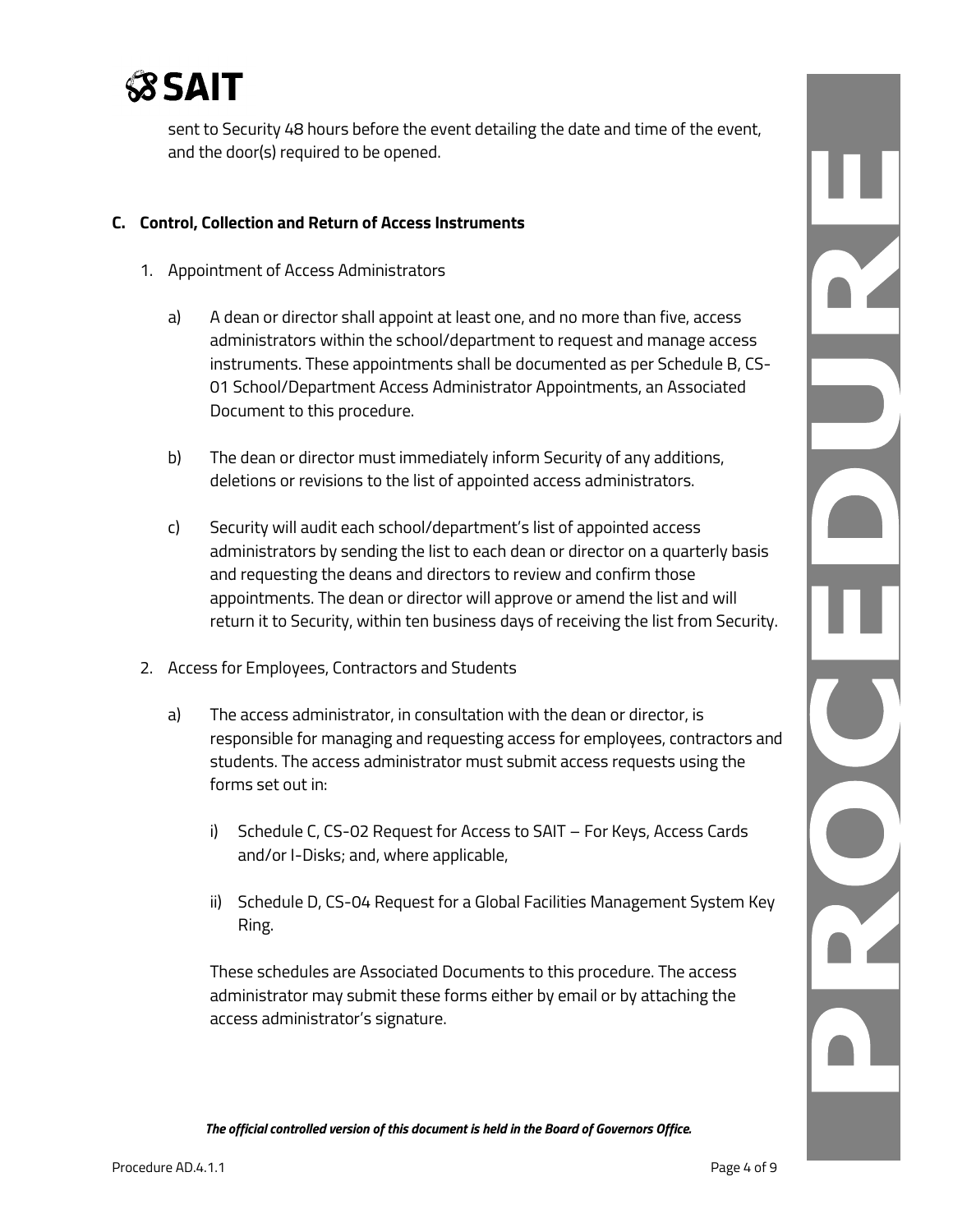

- b) The access administrator must immediately inform Security of any additions, deletions, transfers or revisions to access requirements within the school/department.
- c) The access administrator is responsible for managing the temporary access card inventory within the school/department.
- d) The school/department must annually provide Security with a list of all employees, contractors and students who have access to the rooms allocated to that school/department, excluding rooms on the General Access Classroom List.
- e) The access administrator shall assign and issue access instruments to contractors in consultation with the dean or director, and only to the extent necessary for the contractor to perform the specific contract.
- f) Each school/department is responsible for maintaining accurate and detailed records of its access requests and must be able to provide them for audit upon request.
- 3. Returning Access Instruments
	- a) The access administrator, in consultation with the dean or director, will ensure that:
		- i) Contractors return all access instruments to the school/department on the last day of their contract.
		- ii) Employees return all access instruments to the school/department on their last working day of employment with SAIT or before moving to another school/department.
		- iii) Students return all access instruments to the school/department at the conclusion of their program.

Failure to collect these access instruments may result in the school/department being charged a replacement fee for each item not accounted for or returned.

b) The access administrator will ensure that access instruments returned to the school/department are forwarded to Security, with the exception of access cards issued to temporary employees and contractors. Those cards must be returned to that school/department's temporary access card inventory.

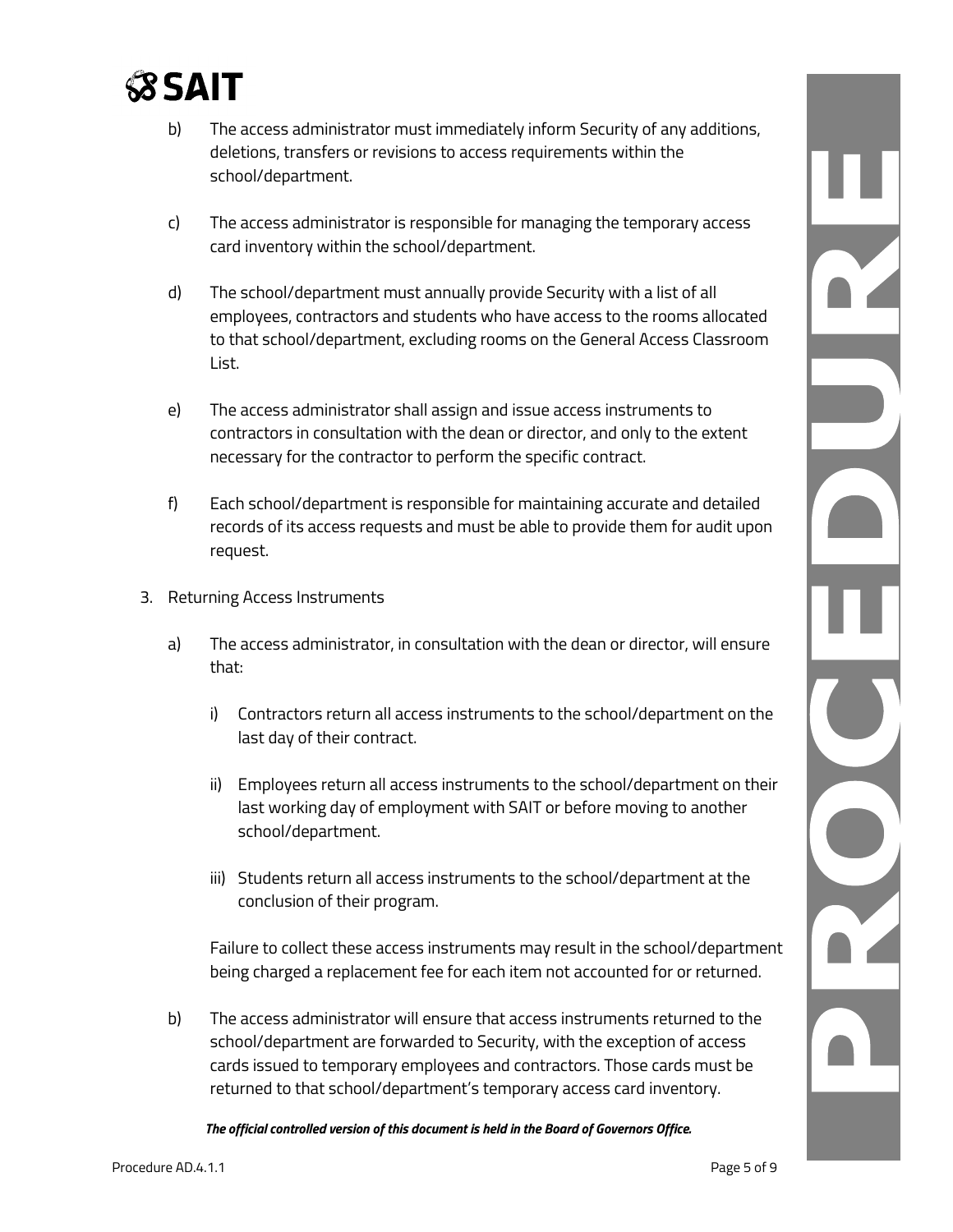

c) Security and Emergency Services will annually audit each school/department to ensure that all access instruments are accounted for. Security and Emergency Services may invoice a school/department for each missing access instrument.

#### **D. Responsibilities of Employees, Contractors and Students**

- 1. Employees, contractors and students who have been assigned access instruments are responsible for:
	- a) Safekeeping their instruments, understanding that their access instruments are issued solely for their own use and cannot be duplicated or shared with others.
	- b) Reporting any lost, stolen or damaged access instruments to Security. Employees and contractors are subject to a personal replacement fee for that instrument.
	- c) Returning all access instruments to the school/department as set out in paragraph C.3 of this procedure.
	- d) Signing out the access instrument from and returning it to the assigned GFMS lockbox on a daily basis, in the case of an individual who has been assigned an access instrument to the GFMS lockbox. Only the individual who has been assigned the access instrument may return it: an individual may not return another person's access instrument.

#### **E. Access to Rooms**

- 1. If an employee, contractor or student requires short-term access to a room, the designated access administrator must send an email to Security [\(campus.security@sait.ca\)](mailto:campus.security@sait.ca) at least 48 hours in advance. The email must include:
	- a) A possible contact number for that individual;
	- b) The date and time of the required access;
	- c) The name of the employee, contractor or student; and
	- d) The room number for which access is required.

N. NACIE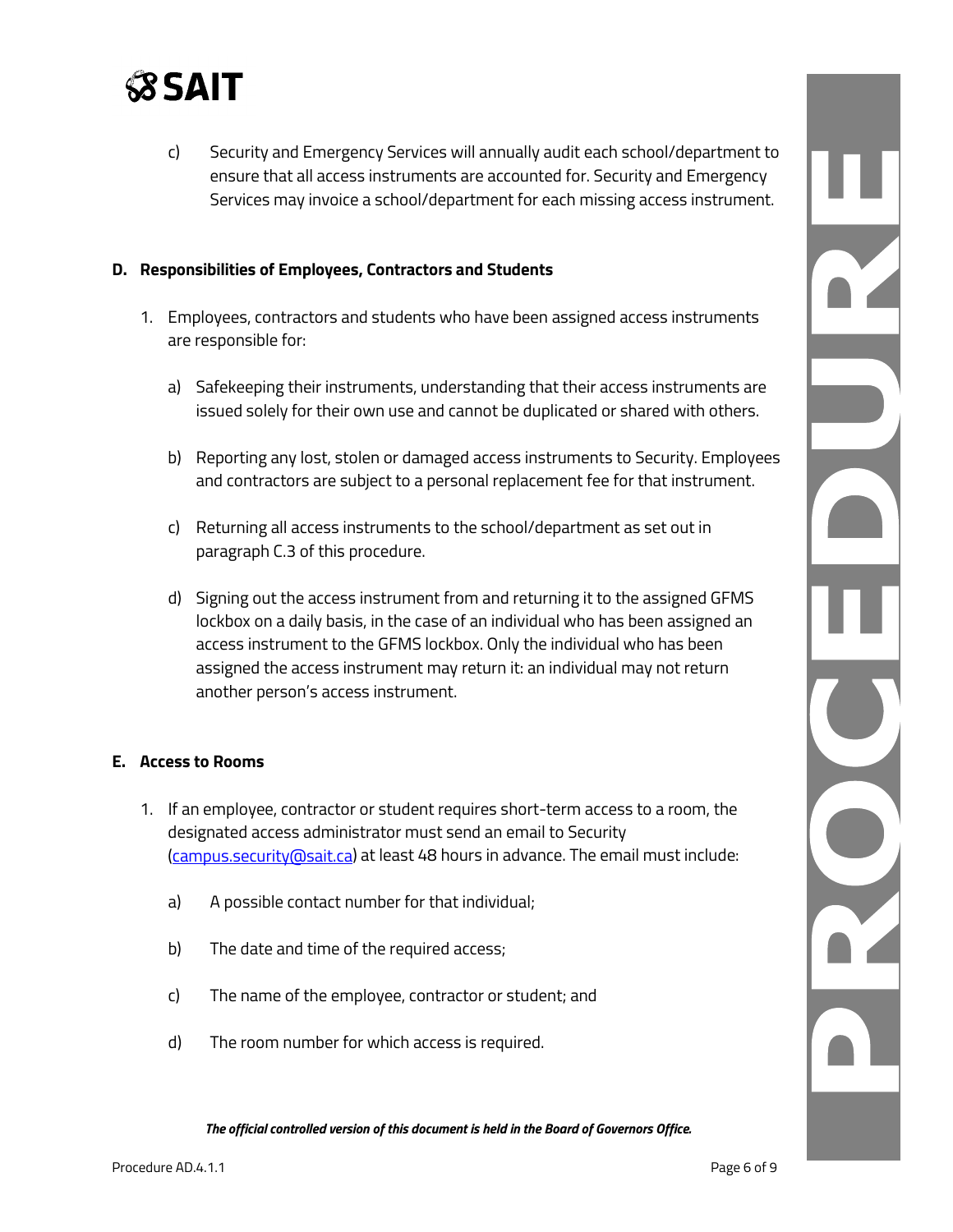

- 2. If an employee, contractor or student requires six or more short-term access requests to a room during a term, a key should be ordered for that individual.
- 3. If an employee, contractor or student loses or misplaces that individual's access instrument and requires access to a room, that individual should contact Security, either by email at [campus.security@sait.ca](mailto:campus.security@sait.ca) or by phone at 403.284.8530 and shall provide:
	- a) The operational requirement for the access; and
	- b) Valid SAIT identification or Contract Company Identification.

Security will log and notify the appropriate dean or director of the request. Security may decline the request if it is not a legitimate operational requirement. Please note that requests of this nature are subject to the availability of Security personnel and access to the room may be delayed or postponed due to other incidents or emergencies on campus.

#### **F. Access to SAIT Facilities Outside of Facility Hours**

- 1. Access to SAIT's Main Campus
	- a) An employee, contractor or student who wishes to access SAIT's main campus before the facility hours set out in Schedule F, an Associated Document to this procedure, must:
		- i) Have the access administrator submit the form set out in Schedule E, CS-03 Authorized Access for Employees, Students and/or Contractors Outside of Operating Hours, an Associated Document to this procedure, to Security 72 hours prior to the individual's arrival; and
		- ii) Register with Security on arrival on campus, regardless of whether the arrival is planned or unplanned.
	- b) An employee or contractor who wishes to remain on SAIT's main campus after the facility hours set out in Section A of this procedure must advise Security by email of the following:
		- i) A contact number where that individual can be reached in the event of an emergency;

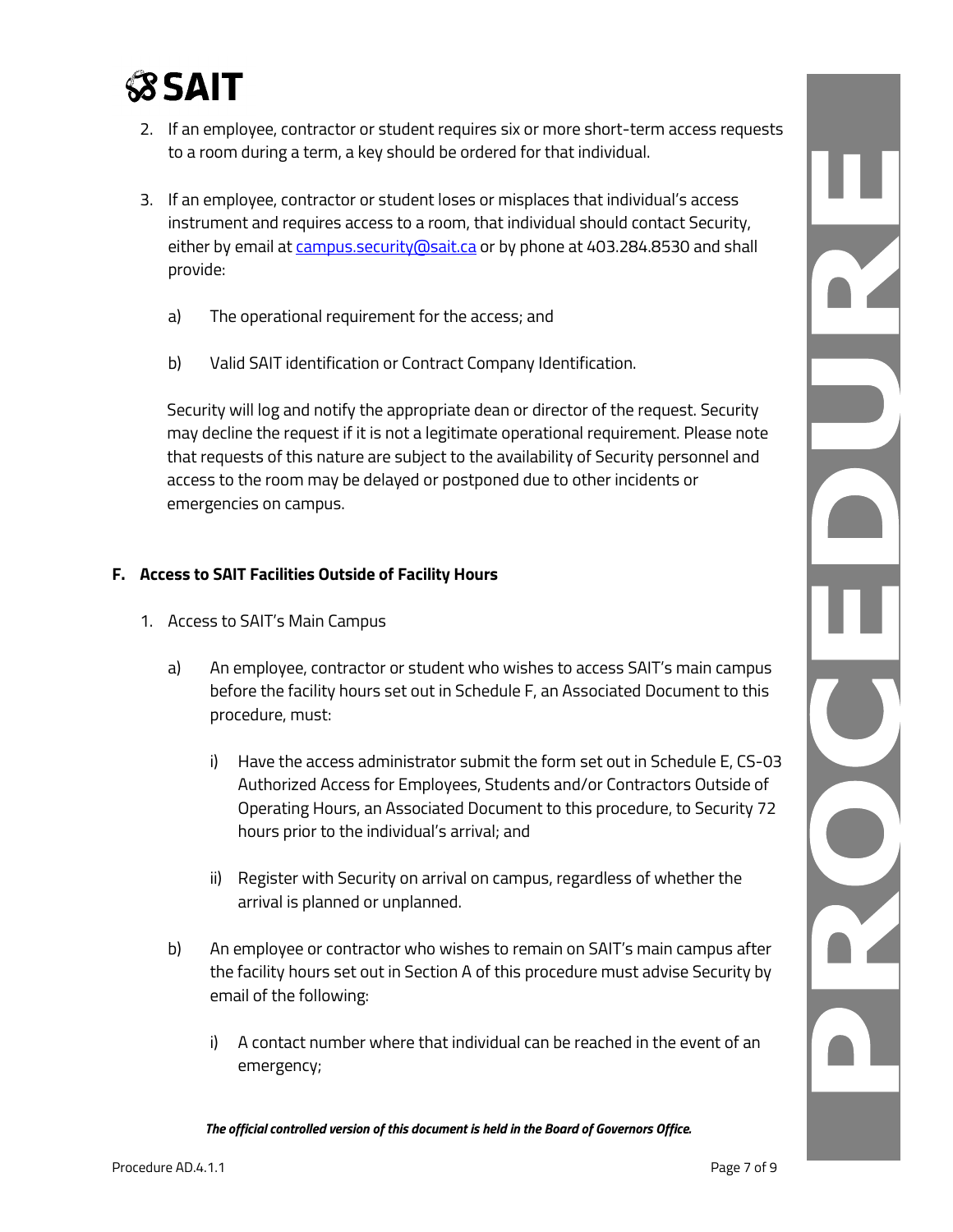# **SSAIT**

- ii) The individual's intended departure time from the main campus;
- iii) The facility in which the individual will work; and
- iv) The room number(s) in which the individual will work.
- c) A student who wishes to study at SAIT after the facility hours set out in Schedule F, an Associated Document to this procedure can do so only in a common area. The student must advise Security by email of the following:
	- i) A contact number where the student can be reached in the event of an emergency;
	- ii) The facility, and the location in the facility, where the student will study;
	- iii) The program or course in which the student is enrolled;
	- iv) The student's estimated time of departure from the main campus; and
	- v) The student's SAIT ID number.

Security will require a student who does not comply with these requirements to leave the facility.

- 2. Access to Satellite Campuses Outside of Facility Hours
	- a) The manager of Security and Emergency Services will, in consultation with the applicable dean or director, review all requests by employees, contractors and students to access SAIT's satellite campuses outside of facility hours. Security will audit such requests as required.

#### **G. Employees on Leave Longer than Eight Weeks**

- 1. Access administrators must advise Security by email of any employees who are on leave for longer than eight weeks.
- 2. Upon receipt of the email, Security will deactivate the access cards and I-disks until the employee's return and will request that all keys be stored with Security for the duration of the employee's leave.